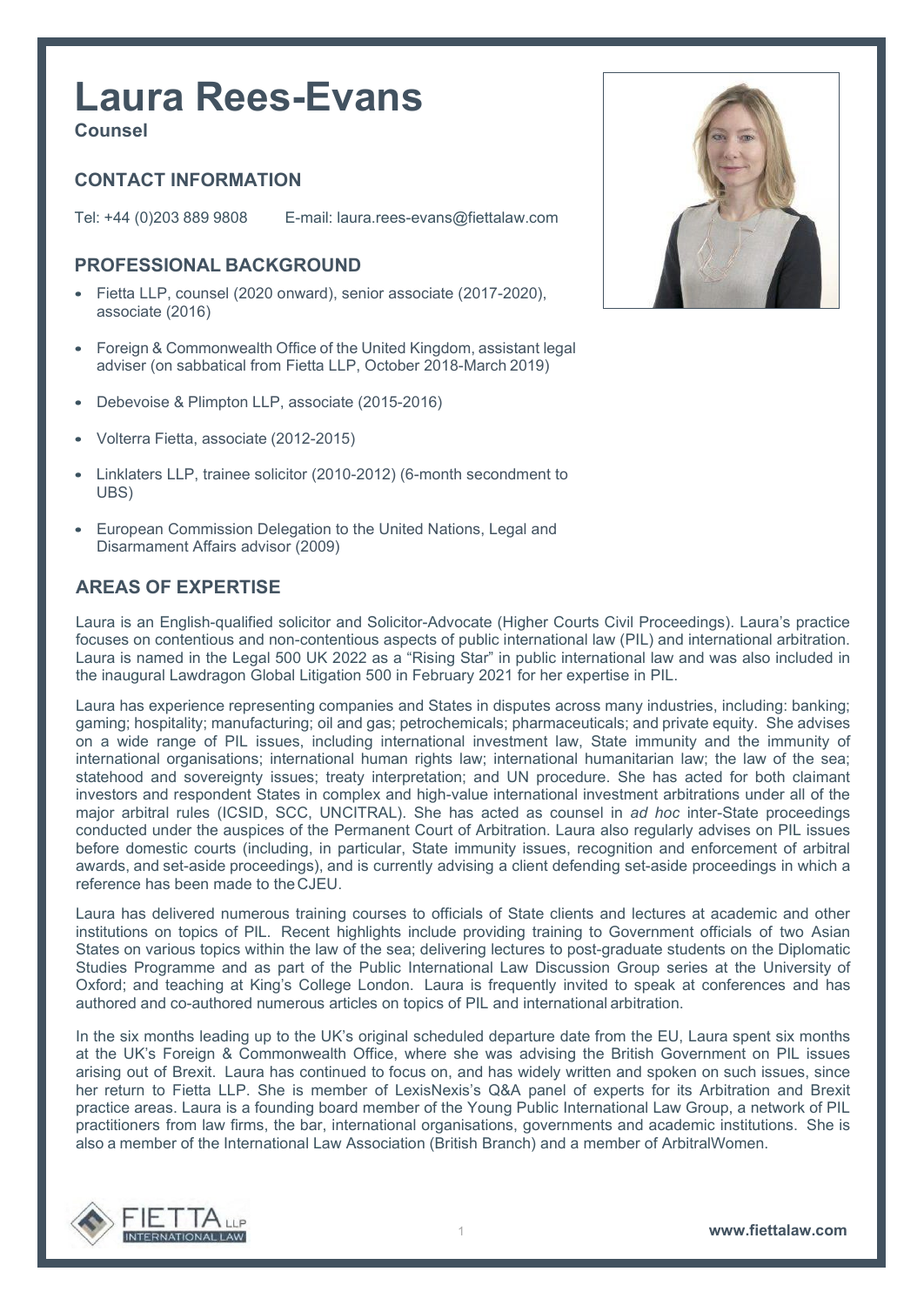#### **REPRESENTATIVE MATTERS**

Highlights of Laura's contentious practice have included:

- Advising Croatia in connection with a foreign investor's unsuccessful attempts to set aside an UNCITRAL Rules Award before the Dutch Courts
- Representing Malaysia in the *Railway Land Arbitration (Malaysia/Singapore)* under the auspices of the PCA
- Representing the Russian Federation in the jurisdictional phase of an arbitration brought by Luxtona Limited pursuant to the Energy Charter Treaty (ECT) and conducted under the UNCITRAL Rules, involving alleged expropriation and other claims under the ECT arising out of Luxtona's claimed former shareholding in Yukos Oil Company
- Representing the United States of America in defending an employment claim (before the UK Employment Tribunal) arising out of the US's military presence in the UK pursuant to the NATO Status of Forces Agreement and raising issues of sovereign immunity (*Harrington v. The United States of America* (UK Employment Tribunal Case 1807940/2013))
- Representing Big Sky Energy Corporation, a US oil company, in an ICSID arbitration brought under a bilateral investment treaty against the Republic of Kazakhstan
- Representing Mr Bahgat, a Finnish national, in his UNCITRAL arbitration brought against Egypt under two successive Finland-Egypt BITs in relation to an iron ore and steel producing concession
- Advising Mr Bahgat in defending an application brought by Egypt in the Netherlands (the seat of the arbitration) to set-aside his arbitral awards
- Advising Mr Bahgat in connection with enforcement proceedings relating to his arbitral award against Egypt worth over US\$ 115 million, working with local counsel in multiple jurisdictions around the world
- Representing PL Holdings S.à r.l., a Luxembourg company, in its SCC arbitration against the Republic of Poland brought pursuant to an intra-EU BIT and an *ad hoc* arbitration agreement under Swedish law
- Advising PL Holdings S.à r.l., a Luxembourg company, in set-aside proceedings in Sweden (the seat of the arbitration) relating to two awards against Poland worth in excess of €150 million, and in the preliminary reference procedure before the CJEU in Case C-109/20, *PL Holdings*
- Representing Vigotop Limited (Cyprus) in an ICSID arbitration brought under a bilateral investment treaty against Hungary
- Advising an individual on various strategies for pursuing a claim against an international organisation, either in domestic courts or before an international tribunal, arising out of the organisation's involvement in peacekeeping operations, including advising on issues of immunity of international organisations
- Advising a major international company on a potential dispute against an Asian State
- Representing a commercial agent in an *ad hoc* arbitration concerning commissions payable under a representation agreement with a surveillance and defence equipment supplier in four Middle Eastern States, including a USC §1782 application for document production
- Advising an Asian law firm representing an individual in an LCIA arbitration

Highlights of Laura's advisory practice have included:

- Advising an Asian State with respect to the drawing of straight baselines around groups of offshore features
- Advising an Asian State on various public international law issues

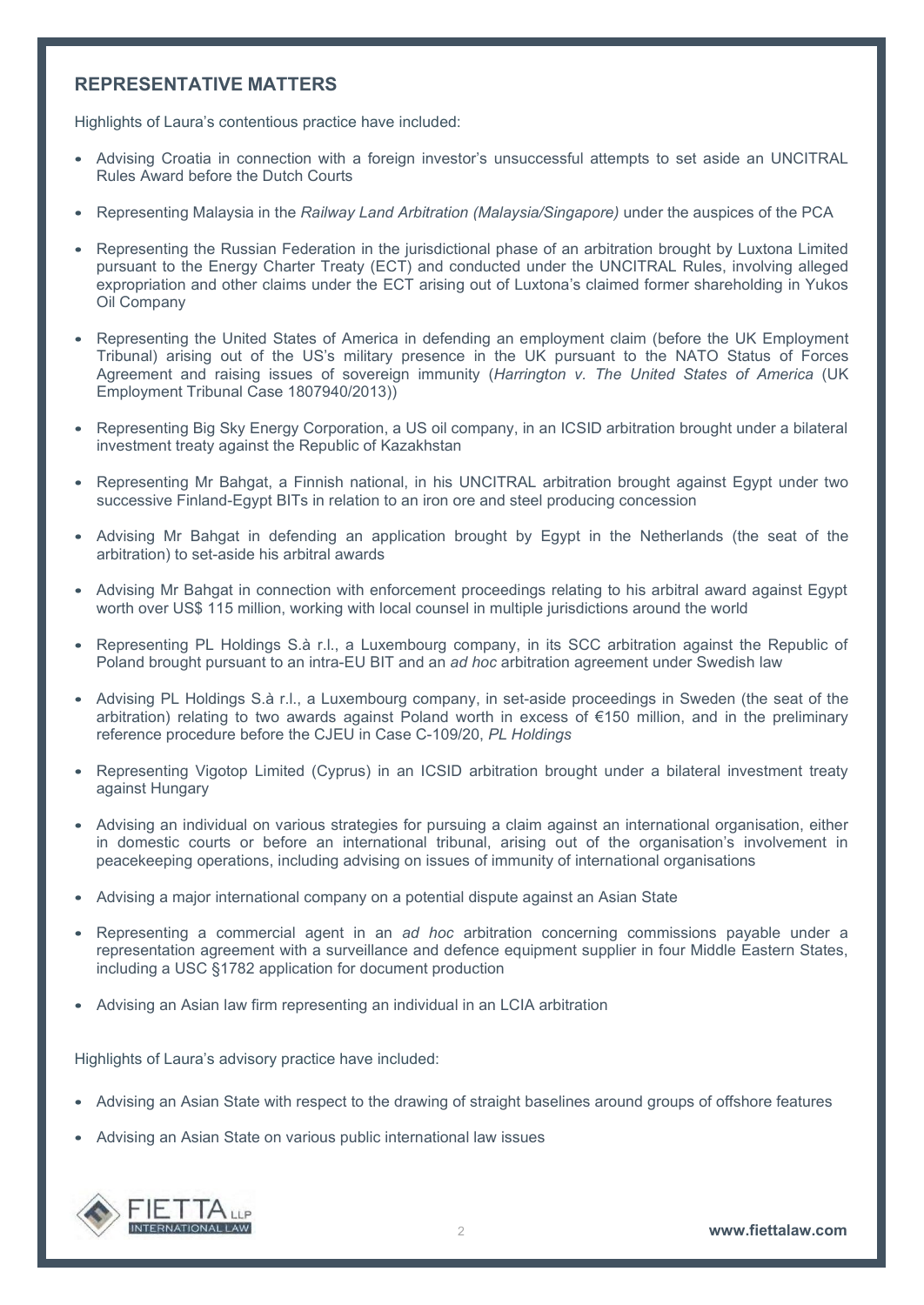- Advising various UK Government departments on public international law, particularly treaty law, issues arising out of Brexit (as Assistant Legal Advisor at the Foreign & Commonwealth Office)
- Advising the national oil company of an Asian State in connection with a constitutional dispute about exploitation of territorial sea and continental shelf resources
- Devising and delivering a practical training course on the United Nations Convention on the Law of the Sea (UNCLOS), maritime delimitation and international dispute resolution to government lawyers of an Asian **State**
- Devising and delivering a practical training course in legal opinion writing to government lawyers of an Asian **State**
- Devising and delivering a practical training course in various topics in public international law to government lawyers of an Asian State
- Devising a practical training course in maritime features in maritime boundary delimitation for government lawyers of an Asian State
- Advising an Asian State on the obligations of self-restraint and cooperation under Articles 74(3) and 83(3) **UNCLOS**
- Advising a State on strategies for pursuing its maritime delimitation with a neighbour, including in relation to its submission to the Commission on the Limits of the Continental Shelf
- Advising a State on treaty law relating to declarations and reservations under UNCLOS
- Advising a State on issues of treaty interpretation relating to a regional human rights convention
- Advising on the development of a global enforcement strategy and merits of a set-aside application at the seat with respect to a recent, substantial investment treaty award
- Advising an international investor on State immunity and other issues in the context of the enforcement of an arbitral award under a BIT against a European State
- Advising an energy investor on the possible outcomes, and implications for its investment, of an ITLOS maritime boundary delimitation proceeding
- Advising a third-party funder in connection with separate treaty arbitrations against Kazakhstan and Uzbekistan
- Advising a number of major international oil companies on sovereignty issues relating to oil concessions located in disputed waters
- Advising a major UK multinational company on the legal implications of bilateral investment treaties for purposes of structuring planned investments in Eastern Europe
- Advising an investor in a UK public utility on the scope to restructure its investment to take advantage of bilateral investment treaty protection
- Advising a regional customs union on issues of treaty interpretation
- Representing the European Commission in debates in the General Assembly on disarmament issues, including the Arms Trade Treaty

Highlights of Laura's *pro bono* advisory and contentious work include:

- Representing an individual before an Immigration Tribunal and successfully securing his release from an immigration detention centre
- Advising the Cambodian Center for Human Rights on human rights reform, as part of a project aimed at combatting discrimination against LGBT people in Cambodia

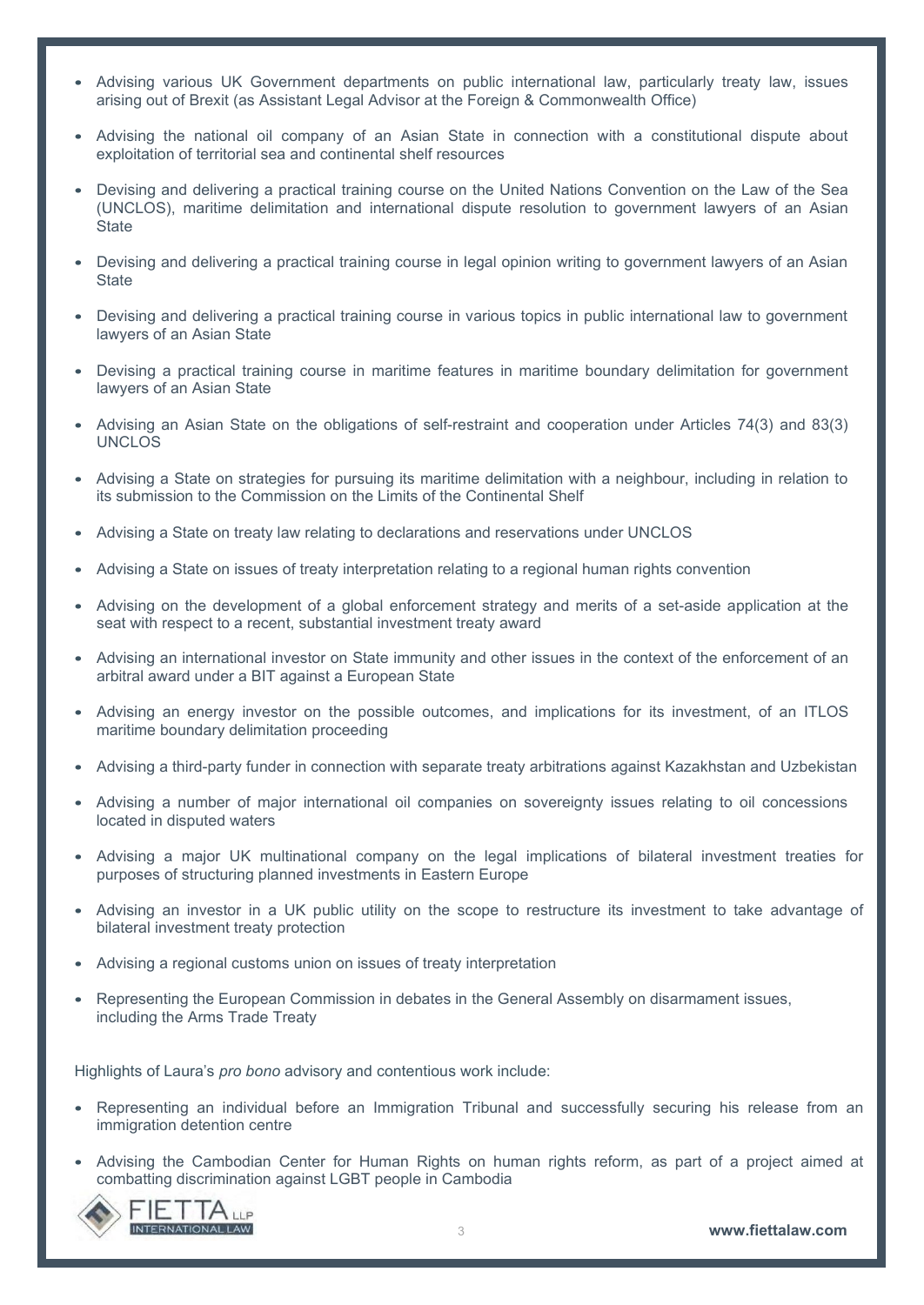### **PUBLICATIONS**

- L. Rees-Evans and R. Carvosso, "Legal Consequences of and Approaches to the Question of Recognition of a Government of a State: Disputes involving Venezuela" (2021) 36 (3) ICSID Rev 563
- Regularly interviewed for *Lexis*®*PSL* publications on Brexit (most recently, "Brexit Bulletin—Council of the European Union adopts decision to conclude TCA in final step of EU ratification", 29 April 2021))
- S. Fietta, L. Rees-Evans and M. Angelova, "Spotlight on the UK's decision to extend grace periods under the Northern Ireland Protocol to the Withdrawal Agreement" (*Lexis®PSL*, 10 March 2021)
- Interviewed for "ECJ adviser says intra-EU claims barred under ECT" (*Global Arbitration Review*, 3 March 2021)
- L. Rees-Evans and R. Carvosso, "Dispute settlement under the EU-UK Trade and Cooperation Agreement" (*Lexis*®*PSL*, 22 January 2021)
- Interviewed for "Where does Brexit leave investment protection?" (*Global Arbitration Review*, 14 January 2021; reprinted as the cover feature in *GAR Magazine*, Vol 16 (1) 24 March 2021)
- G. Nardell QC and L. Rees-Evans, "The Agreement terminating intra-EU BITs: are its provisions on 'New' and 'Pending' Arbitration Proceedings compatible with investors' fundamental rights?" (2021) 37 (1) Arb Int 197
- "The protection of the environment in international investment agreements recent developments and prospects for reform" (2020) 5 Eur Inv L and Arb Rev 357
- "Spotlight on the European Commission's launch of infringement proceedings against the UK for the Internal Market Bill" (*LexisNexis* Brexit Blog, 5 October 2020)
- "Spotlight on the UK Internal Market Bill" (*LexisNexis* News Analysis, 15 September 2020)
- L. Bastin, E. Chan, J. Dahlquist, M. Fogdestam-Agius, J. McArthur, L. Rees-Evans and B. Wasiak, "What impact will Brexit have on public international law in the UK?" (*Kluwer Arbitration Blog*, 31 August 2020)
- G. Nardell QC and L. Rees-Evans, "A fair balance? Termination of intra-EU BITs and the European Convention on Human Rights: some thoughts for Paris Arbitration Week" (*Lexology*, 9 July 2020)
- "B. Cheng, General Principles of Law as Applied by International Courts and Tribunals, 1953, Comment" in Barrett & Gauci (Eds.), *British Contributions to International Law 1915-2015 (Set)* (Brill | Nijhoff, 2019)
- "Litigating the Use of Force: Reflections on the Interaction Between Investor-State Dispute Settlement and Other Forms of International Dispute Settlement in the Context of the Conflict in Ukraine" in Fach Gómez et al. (Eds.), *International Investment Law and the Law of Armed Conflict* (Springer, 2019)
- "Brexit and international agreements" (*Lexis®PSL*, 15 August 2019)
- "Brexit implications for the dispute resolution and international trade lawyer" (*Lexis®PSL*, 26 October 2016)
- "Secession and the Use of Force in International Law" (2008) 4 (2) CSLR 249

#### **SPEAKING ENGAGEMENTS**

- Speaker, "Investor protection in Europe what does the future hold?", webinar co-organised between Fietta LLP, Bench Walk, NL-Investment Consulting and Twenty Essex, 30 June 2021 (reported in A. Mazlom, "Investor Protection in Europe: What does the Future Hold?" *Kluwer Arbitration Blog*, 7 July 2021)
- Co-presenter, "Brexit consequences for civil and international disputes (2021)", *LexisNexis* webinar (released 3 June 2021, recorded 11 May 2021)
- Faculty member, "International Arbitration Skills Masterclass", American Bar Association International Law Section, 5-6 May 2021